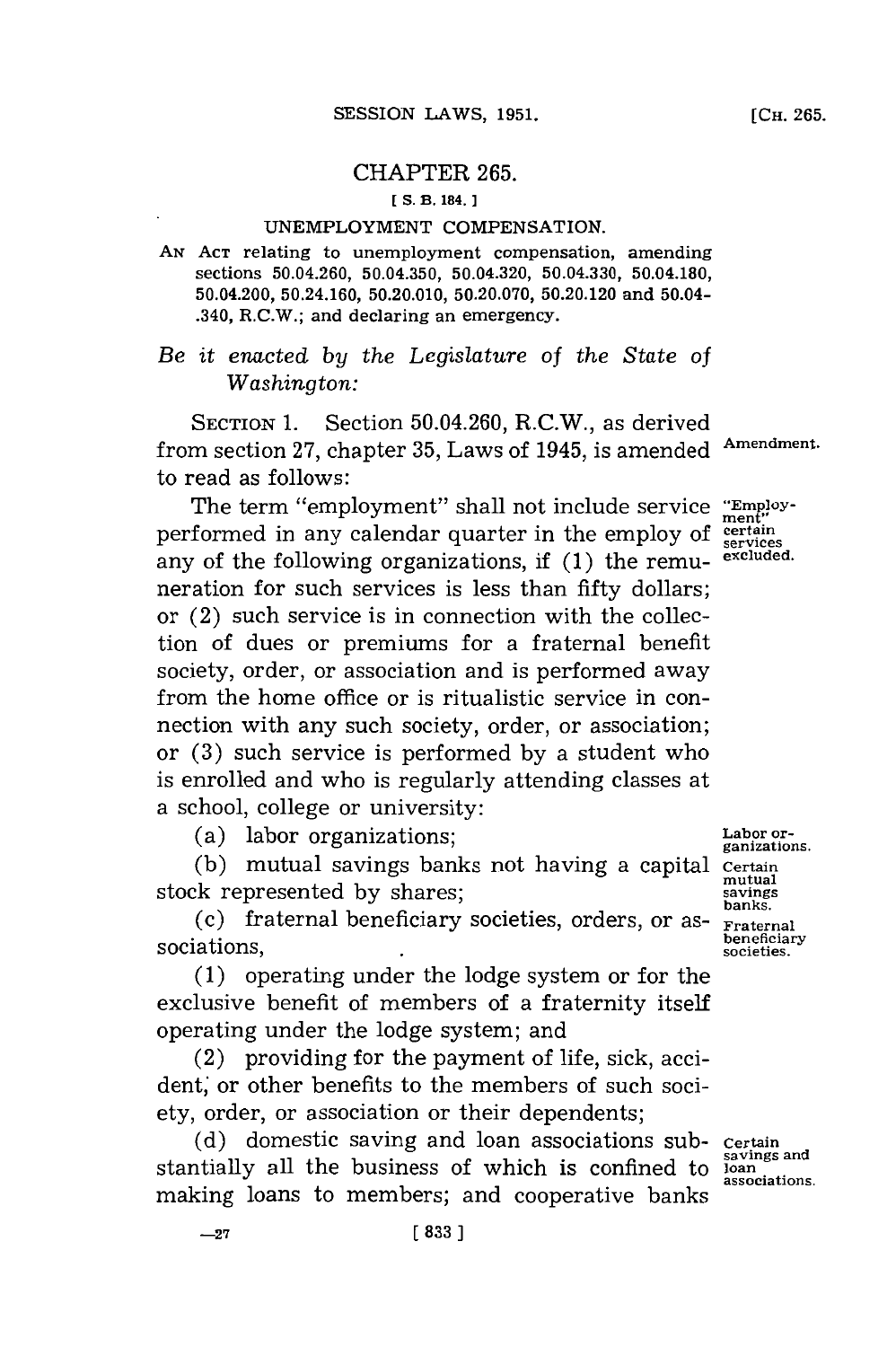**SESSION LAWS, 1951.** 

without capital stock organized and operated for mutual purposes and without profit;

Certain **cemetery** (e) cemetery companies owned and operated **companies,** exclusively for the benefit of their members or which are not operated for profit; and any corporation chartered solely for burial purposes as a cemetery corporation and not permitted **by** its charter to engage in any business not necessarily incident to that purpose, no part of the net earnings of which inures to the benefit of any private shareholder or individual;

**Chambers** (fbu legeocomr, **of commerce,** uiess **mf** legechambers o omre **etc.** real estate boards, or boards of trade, not organized for profit and no part of the net earnings of which inures to the benefit of any private shareholder or individual;

leagues. **(g)** civic leagues or organizations not organized for profit but operated exclusively for the promotion of social welfare, or local associations of employees, the membership of which is limited to individuals in the employment of a designated person or persons in a particular municipality, and the net earnings of which are devoted exclusively to charitable, educational, or recreational purposes;

**Pleasure** (h) clubs organized and operated exclusively **clubs.** for pleasure, recreation, and other nonprofitable purposes, no part of the net earnings of which inures to the benefit of any private shareholder;

**Certain life** (i) benevolent life insurance associations of a **insurance** companies purely local character, mutual ditch or irrigation and coopera-<br>tive utilities. companies, mutual or cooperative telephone companies, or like organizations; but only if eighty five per cent or more of the income consists of amounts collected from members for the sole purpose of meeting losses and expenses;

Farmers' and (j) farmers' or other mutual hail, cyclone, insurance casualty, or fire insurance companies or associations (including inter-surers and reciprocal underwriters)

**companies.**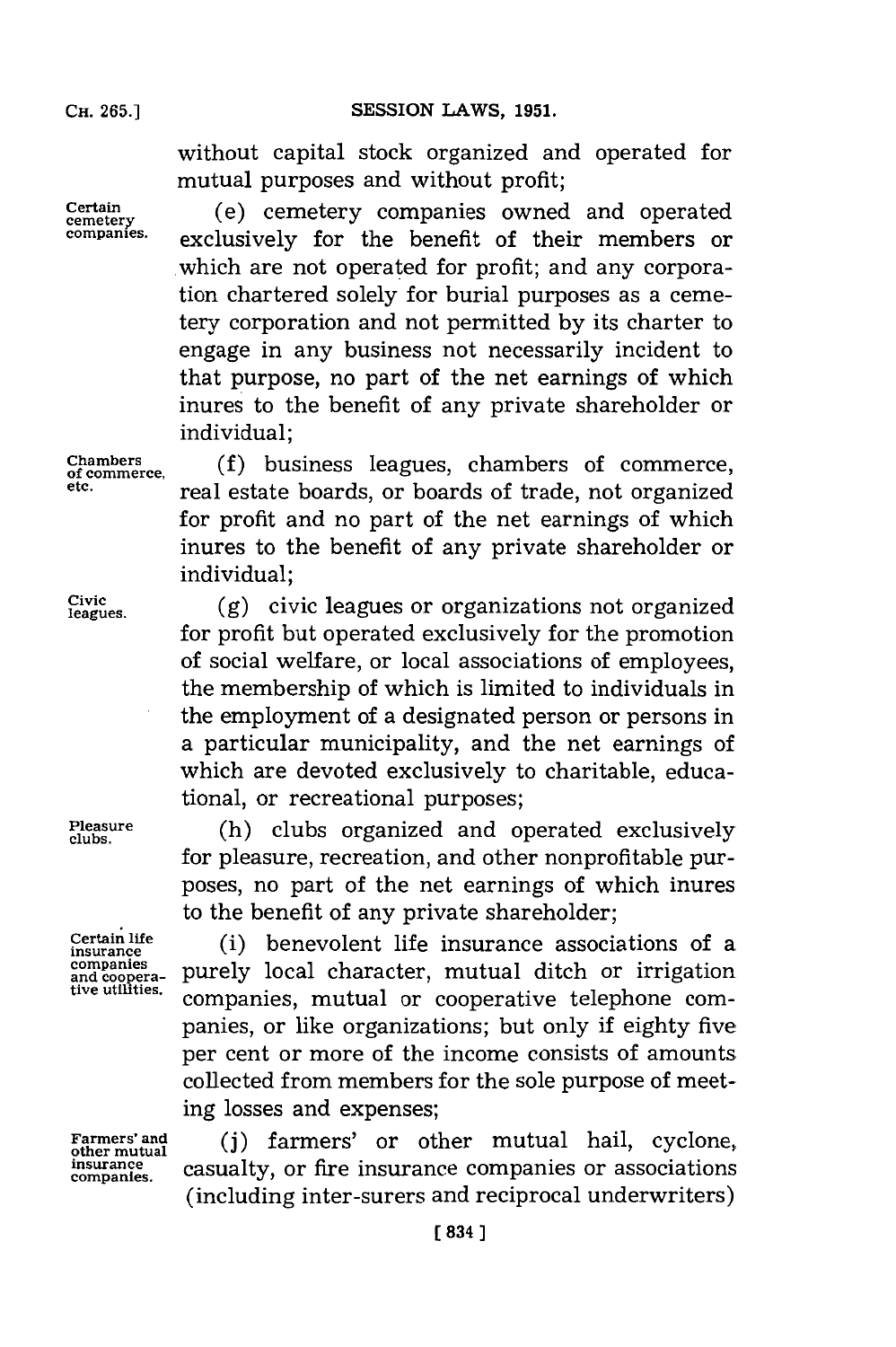**[CH. 265.**

the income of which is used or held for the purpose of paying losses or expenses;

**(k)** farmers', fruit growers', or like associations **Farmers',** organized and operated on a cooperative basis, <sup>cooperative</sup> **(1)** for the purpose of marketing the products of members or other producers, and turning back to them the proceeds of sales, less the necessary marketing expenses, on the basis of either the quantity or the value of the products furnished **by** them; or (2) for the purpose of purchasing supplies and equipment for the use of members or other persons, and turning over such supplies and equipment to them at actual cost, plus necessary expenses. Exemption shall not be denied any such association because it has capital stock, if the dividend rate of such stock is fixed at not to exceed the legal rate of interest in the state of incorporation or eight per cent a year, whichever is greater, on the value of the consideration for which the stock was issued, and if substantially all such stock (other than nonvoting preferred stock, the owners of which are not entitled or permitted to participate, directly or indirectly, in the profits of the association, upon dissolution or otherwise, beyond the fixed dividends) is owned **by** producers who market their products or purchase their supplies and equipment through the association; nor shall exemption be denied any such association because there is accumulated and maintained by it a reserve required by state law or a reasonable reserve for any necessary purpose. Such an association may market the products of nonmembers in an amount the value of which does not exceed the value of the products marketed for members, and may purchase supplies and equipment for nonmembers in an amount the value of which does not exceed the value of the supplies and equipment purchased for members, providing the value of the purchases made for persons who are neither mem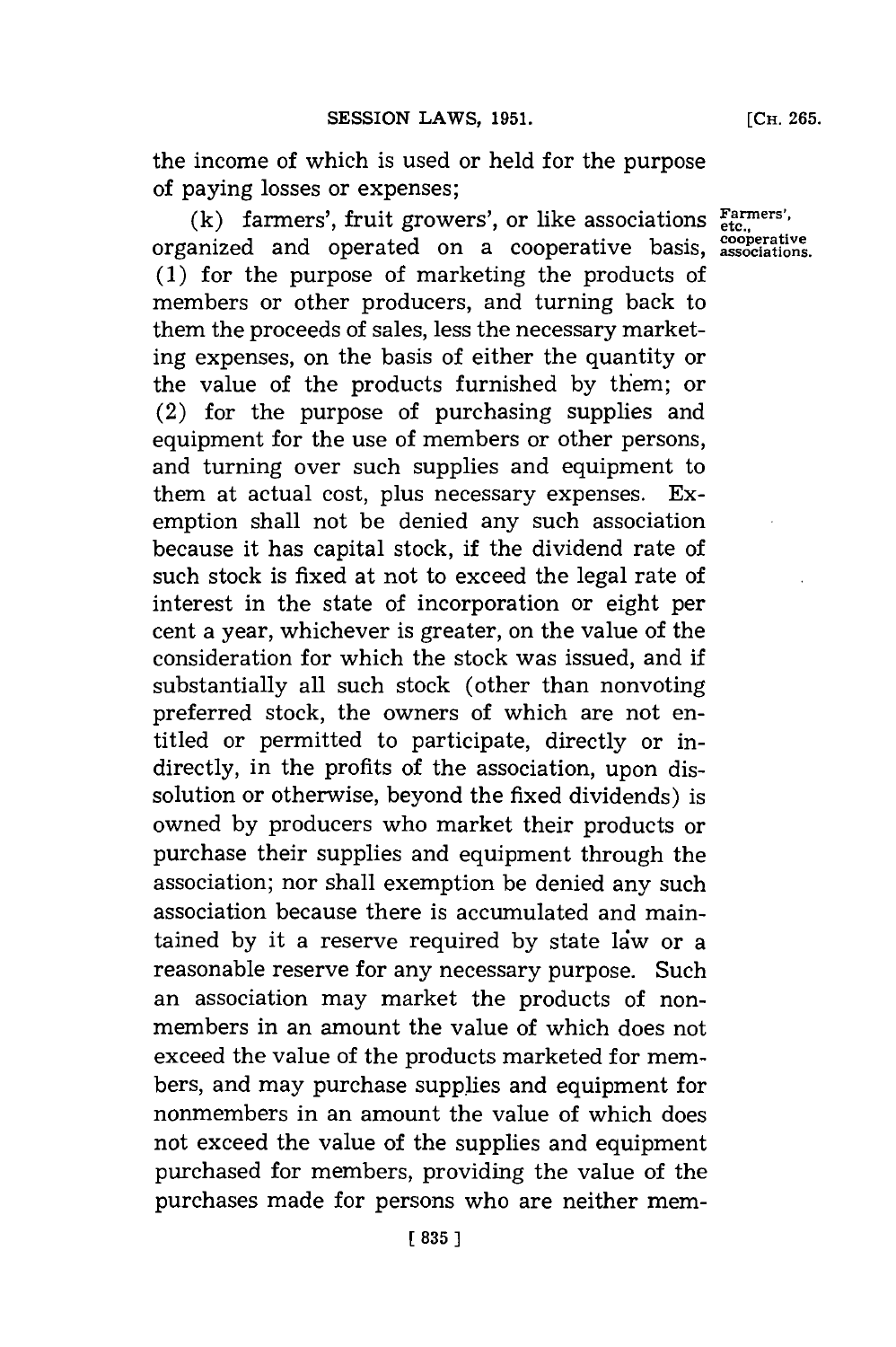bers nor producers does not exceed fifteen per cent of the value of all its purchases. Business done for the United States or any of its agencies shall be disregarded in determining the right to exemption under this paragraph;

**farmers', cooperative**

**Finance cor-** (1) corporations organized by an association porations in porations in<br>conjunction<br>with exempt under the provisions of paragraph (k) or member's thereof, for the purpose of financing the **associations,** ordinary crop operations of such members or other producers, and operated in conjunction with such association. Exemption shall not be denied any such corporation because it has capital stock, if the dividend rate of such stock is fixed not to exceed the legal rate of interest in the state of incorporation or eight per cent a year, whichever is greater, on the value of the consideration for which the stock was issued, and if substantially all such stock (other than nonvoting preferred stock, the owners of which are not entitled or permitted to participate, directly or indirectly, in the profits of the corporation, upon dissolution or otherwise, beyond the fixed dividends) is owned **by** such association, or members thereof; nor shall exemption be denied any such corporation because there is accumulated and maintained **by** it a reserve required **by** state law or a reasonable reserve for any necessary purpose;

**talities of**

**Certain retirement**

**Corporations (in)** corporations organized for the exclusive Lorporations organized for the exclusive<br>holding title<br><u>for benefit of</u> purpose of holding title to property, collecting infor benefit of purpose of holding title to property, collecting in-<br>organization. come therefrom, and turning over the entire amount thereof, less expenses, to an organization which itself is exempt from the tax imposed **by** this title;

 $<sub>instrument</sub>$  (n) corporations organized under act of con-</sub> the United **gress**, if such corporations are instrumentalities of states. the United States and if, under such act, as amended  $\cdot$ and supplemented, such corporations are exempt from federal income taxes;

**teachers'** (o) teachers' retirement fund associations of a fund turned by local character, if (1) no part of their net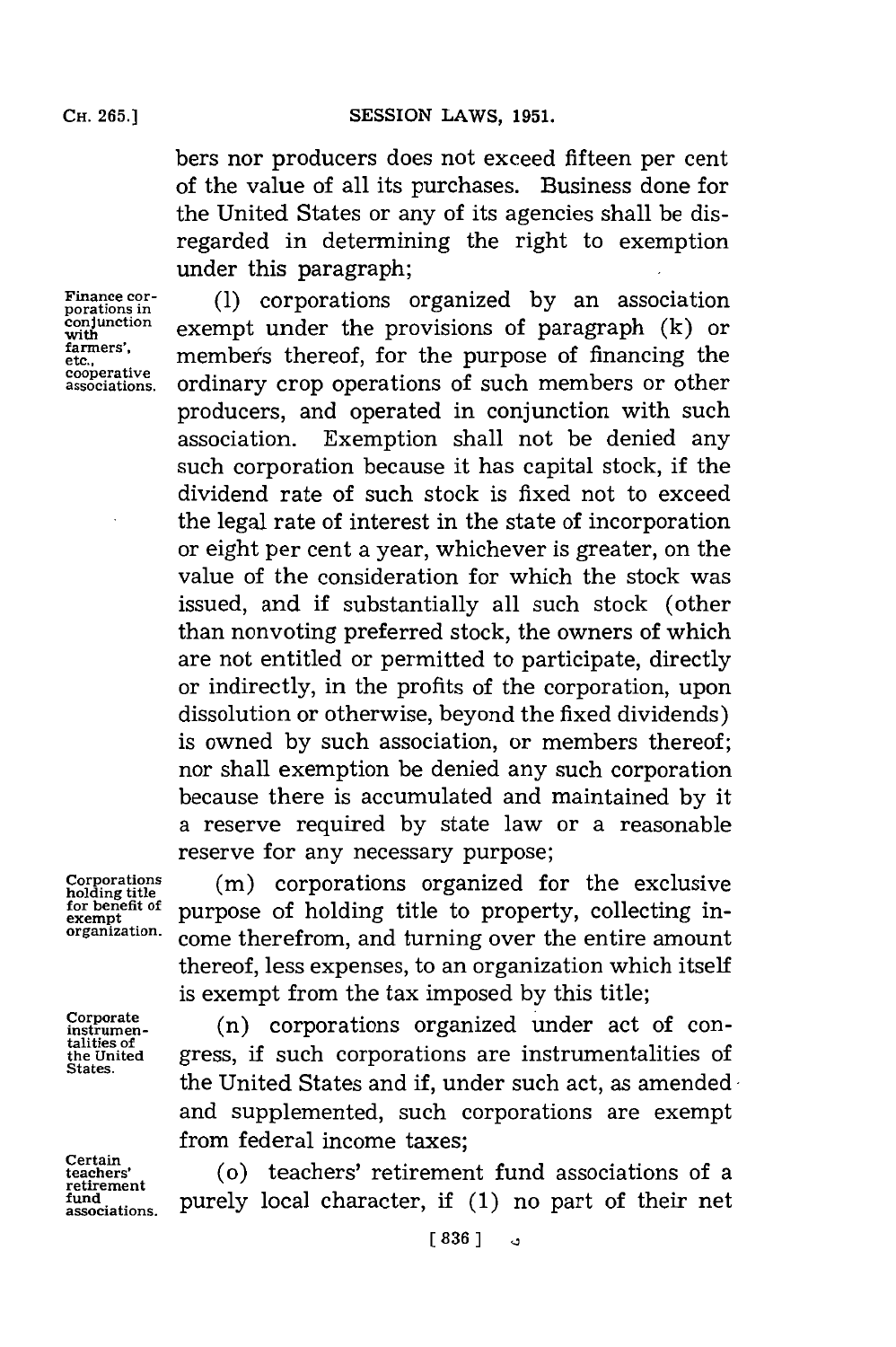earnings inures (other than through payment of retirement benefits) to the benefit of any private shareholder or individual; and (2) the income consists solely of amounts received from public taxation, amounts received from assessments upon the teaching salaries of members, and income in respect of investments;

**(p)** religious or apostolic associations or corpora- **Certain o** tions, if such associations or corporations have a  $_{sociations or}^{\text{arostolic}}$ common treasury or community treasury, even if <sup>corporations.</sup> such association or corporations engage in business for the common benefit of the members, but only if the members thereof include (at the time of filing their returns) in their gross income their entire *pro rata* shares, whether distributed or not, of the net income of the association or corporation for such year. Any amount so included in the gross income of a member shall be treated as a dividend received.

**[Am. Rem. Supp. 1945, § 9998-165.1**

**SEC.** 2. Section **50.04.350,** R.C.W., as derived from section **36,** chapter **35,** Laws of 1945, is amended to **Amendment.** read as follows:

The term "wages" shall not include the payment **"Wages;" certain items by** an employing unit (without deduction from the **not included**remuneration of the individual in its employ) of the tax imposed upon an individual in employment under section 1400 of the federal internal revenue code, as amended, or any amount paid to a person in the military service for any pay period during which he performs no service for the employer: *Provided, however,* That prior to January **1, 1952,** the term "wages" shall not include dismissal payments which an employing unit is not legally required to make.

**[Am. Rem. Supp. 1945, § 9998-174.]**

**SEC. 3.** Section 50.04.320, R.C.W., as derived from section 4, chapter 214, Laws of 1949, is amended to read as follows: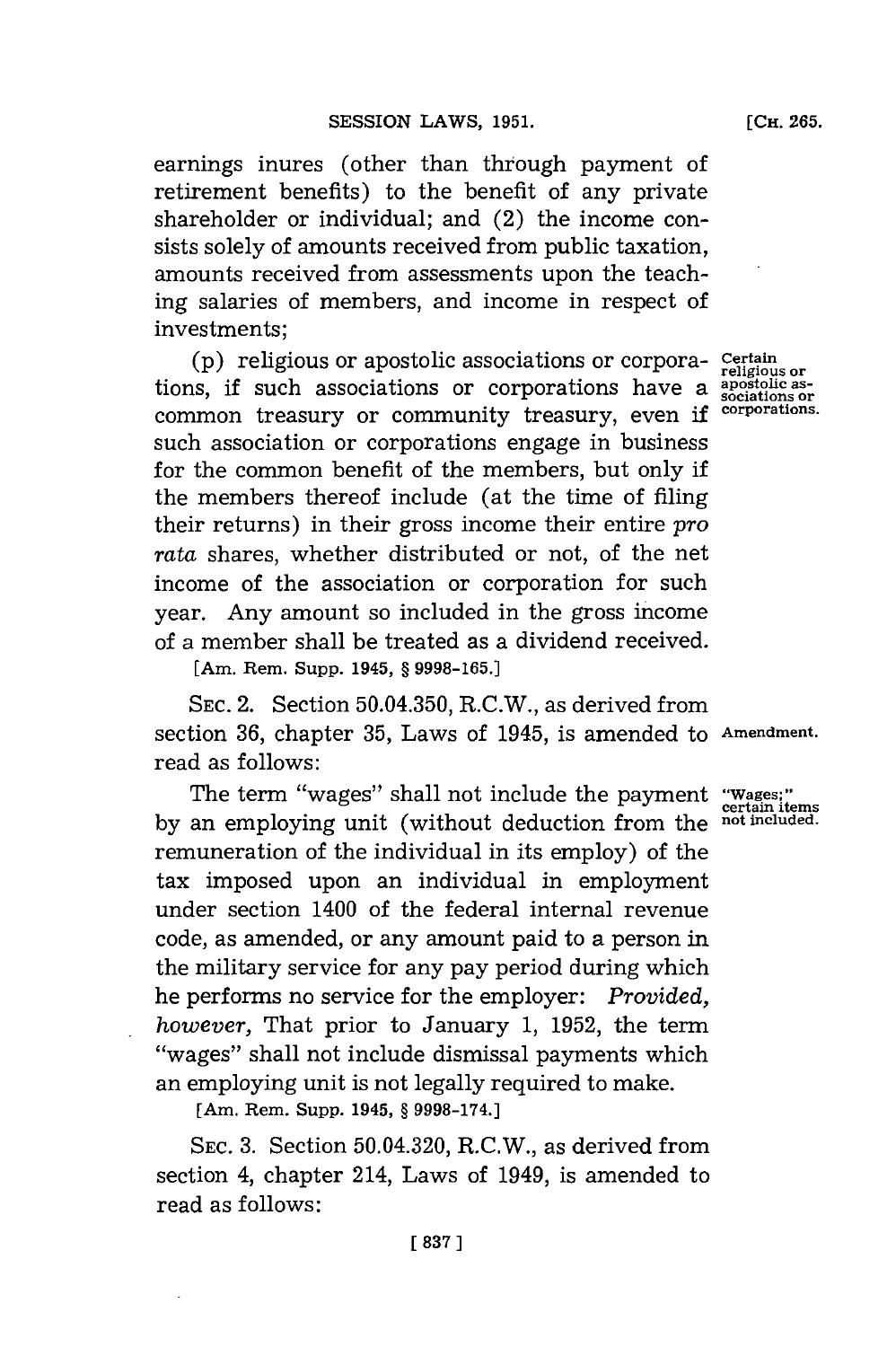## **SESSION LAWS, 1951.**

**CH. 265.1**

**"Wages."** "Wages" means the first three thousand dollars of remuneration paid **by** one employer during any calendar year to an individual in its employment under this title or the unemployment compensation law of any other state. After December **31, 1950,** if an employer (hereinafter referred to as successor employer) during any calendar year acquires substantially all the operating assets of another employer (hereinafter referred to as a predecessor employer) or assets used in a separate unit of a trade or business of a predecessor employer, and immediately after the acquisition employs in his trade or business an individual who immediately prior to the acquisition was employed in the trade or business of such predecessor employer, then, for the purposes of determining whether the successor employer has paid remuneration equal to three thousand dollars to such individual during such calendar year, any remuneration paid to such individual **by** such predecessor during such calender year and prior to such acquisition shall be considered as having been paid **by** such successor employer.

"Remunera- "Remuneration" means all compensation paid for personal services, including commissions and bonuses and the cash value of all compensation paid in any medium other than cash. The reasonable cash value of compensation paid in any medium other than cash and the reasonable value of gratuities shall be estimated and determined in accordance with rules prescribed **by** the commissioner.

"Wage "Wage credits" applicable to eligibility for benefits means the same as "wages."

[Am. Rem. Supp. 1949, **§ 9998-171.]**

Wages;" **Tradas follows:**<br>exceptions;<br>retirement, **Prior** to Janu **disability. payments.**

**Amendment. SEC.** 4. Section 50.04.330, R.C.W., as derived from section **5,** chapter 214, Laws of 1949, is amended to

> Prior to January 1, 1951, the term "wages" shall not include the amount of any payment by an em-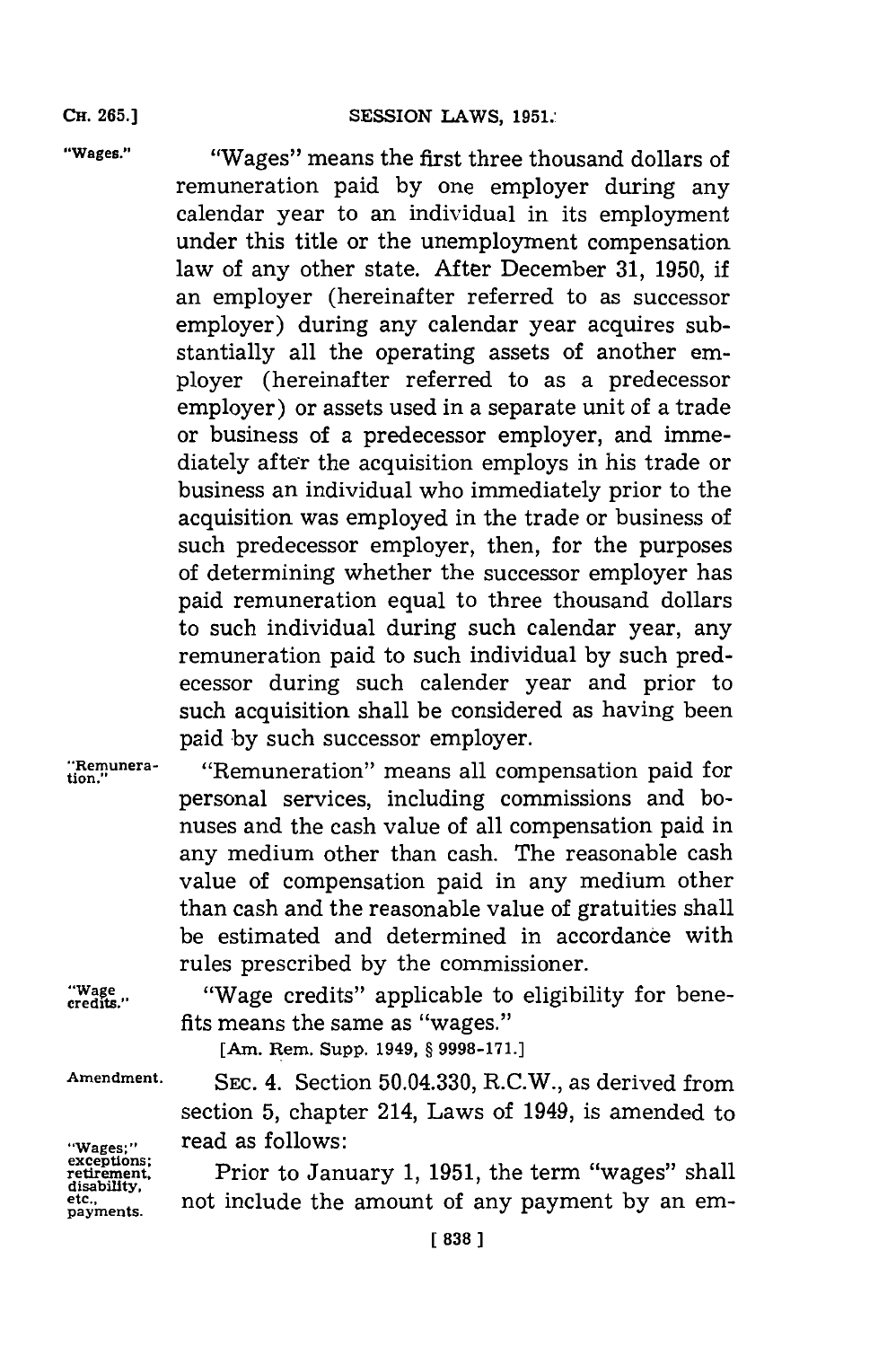ploying unit **for** or on behalf of an individual in its employ under a plan or system established **by** such employing unit which makes provision for individuals in its employ generally, or for a class or classes of such individuals (including any amount paid **by** an employing unit for insurance or annuities or into a fund to provide for any payment) on account of retirement, sickness or accident disability, or medical and hospitalization expenses in connection with sickness or accident disability. **After** December **31, 1950,** the term "wages" shall not include:

(a) the amount of any payment made (including any amount paid **by** an employing unit **for** insurance or annuities, or into a fund, to provide **for** any such payment), to, or on behalf of, an individual or any of his dependents under a plan or system established **by** an employing unit which makes provision generally for individuals performing service for it (or **for** such individuals generally and their dependents) or for a class or classes of such individuals (or for a class or classes of such individuals and their dependents), on account of (i) retirement, or (ii) sickness or accident disability, or (iii) medical or hospitalization expenses in connection with sickness or accident disability or (iv) death;

**(b)** the amount of any payment **by** an employing unit to an individual performing service for it (including any amount paid **by** an employing unit for insurance or annuities, or into a fund, to provide for any such payment) on account of retirement;

(c) the amount of any payment on account of sickness or accident disability, or medical or hospitalization expenses in connection with sickness or accident disability, made **by** an employing unit to, or on behalf of, an individual performing services for it after the expiration of six calendar months following the last calendar month in which the individual performed services for such employing unit;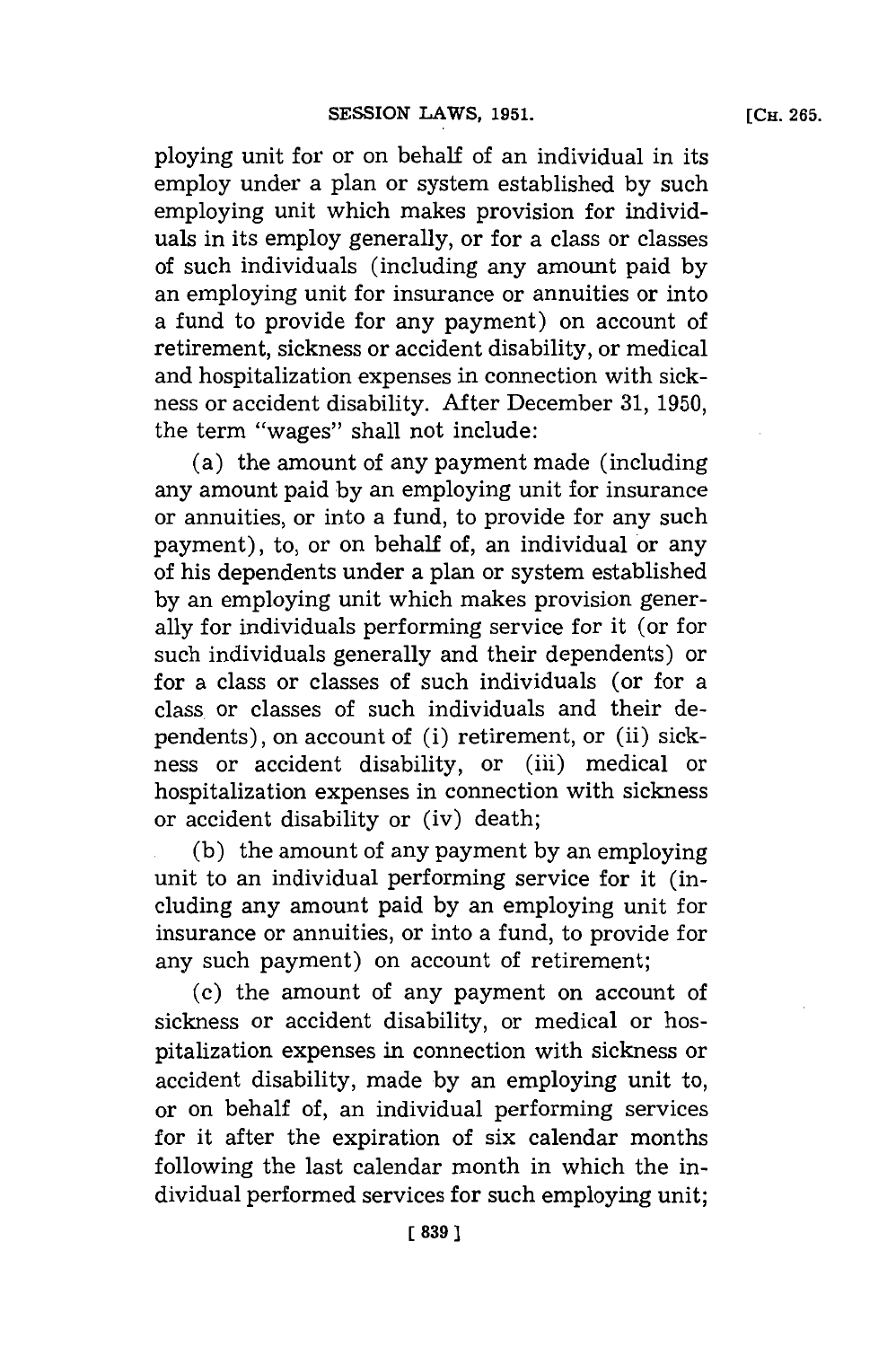"Wages;" (d) the amount of any payment made by an employees' employing unit to, or on behalf of, an individual annitis. performing services **for** it or his beneficiary (i) from or to a trust exempt from tax under section **165** (a) of the federal internal revenue code at the time of such payment unless such payment is made to an individual performing services for the trust as remuneration for such services and not as a beneficiary of the trust, or (ii) under or to an annuity plan which, at the time of such payments, meets the requirements of section **165** (a) **(3),** (4), **(5),** and **(6)** of the federal internal revenue code; or

**payment to**

"Wages;" (e) the amount of any payment (other than **Payment to**<br>**Person over vacation** or sick pay) made to an individual after<br>65 not the manth in which he attains the age of givty five **performing** the month in which he attains the age of sixty-five, services. if he did not perform services for the employing unit in the period for which such payment is made.

[Am. Rem. Supp. 1949, **§ 9998-172.]**

**SEC. 5.** Section 50.04.340, R.C.W., as derived from **Amendment.** section **6,** chapter 214, Laws of 1949, is amended to read as follows:

**exception;** Prior to January **1, 1951,** the term "wages" shall **benefits,** not include the amount of any payment **by** an employing unit for or on behalf of an individual in its employ under a plan or system established **by** such employing unit which makes provision for individuals in its employ generally, or for a class or classes of such individuals (including any amount paid **by** an employing unit for insurance or annuities or into a fund to provide for any payment) on account of death, provided the individual in its employ

> (a) has not the option to receive instead of provisions for such death benefits, any part of such payment, or, if such death benefit is insured, any part of the premium (or contributions to premiums) paid **by** his employing unit; and

> **(b)** has not the right under the provisions of the plan or system or policy of insurance providing for

**death**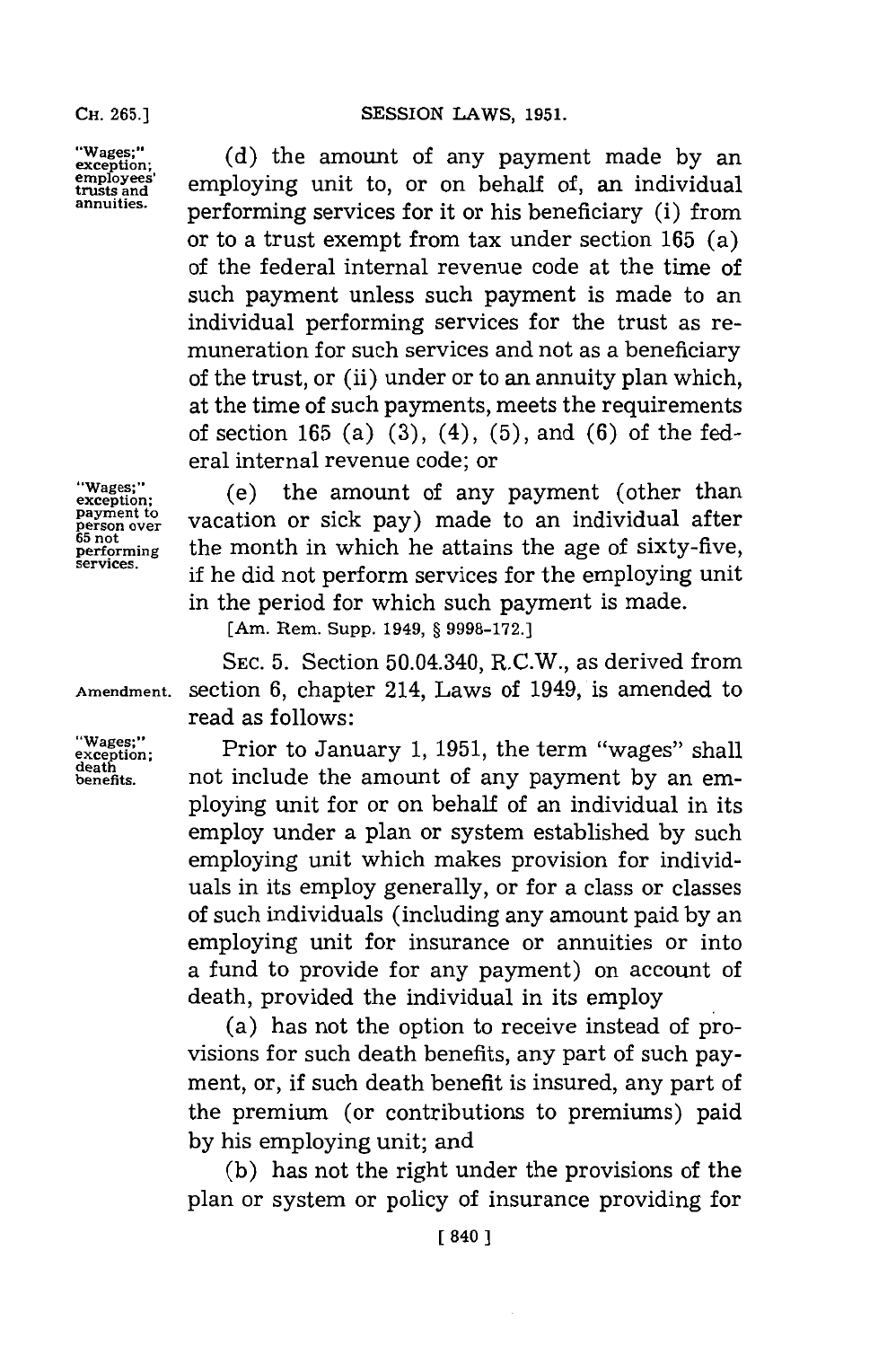such death benefits to assign such benefits or to receive a cash consideration in lieu of such benefits, either upon his withdrawal from the plan or system providing for such benefits or upon termination of such plan or system or policy of insurance or of his services with such employing unit.

[Am. Rem. Supp. 1949, **§ 9998-173.]**

**SEC. 6.** Section 50.04.180, R.C.W., as derived from section **19,** chapter **35,** Laws of 1945, is amended to **Amendment.** read as follows:

The term "employment" shall not include service " $_{\text{ment}}^{\text{Exmoly}}$ " performed by an individual in the employ of his or exemption her spouse, or by a child under the age of twenty-one spouse or<br>parent. in the employ of his father or mother.

[Am. Rem. Supp. 1945, **§ 9998-158.]**

SEC. 7. Section 50.04.200, R.C.W., as derived from section 21, chapter **35,** Laws of 1945, is amended to read as follows:

The term "employment" shall not include service "Employperformed in the employ of this state, or of any **eremption;** political subdivision thereof, or of any instrumental-  $\frac{\text{empty of}}{\text{state of}}$ ity of this state or its political subdivision: *Provided*, **subdivisions**. That this exemption shall not be deemed to apply if **Effect** of elective the state or any political subdivision thereof or any **coverage.** instrumentality of this state or its political subdivisions voluntarily elects coverage for all or any distinct class or group of individuals in its employ: *And provided further,* That the state or any political **State.** subdivision thereof or any instrumentality of this  $\frac{\text{subdivisions}}{\text{subdivisors}}$ state or its political subdivisions is hereby authorized **contribute.** to pay to the unemployment compensation division for the unemployment compensation fund contributions required of employers **by** the provisions of this title.

[Am. Rem. Supp. 1945, **§ 9998-160.]**

**SEC. 8.** Section 50.24.160, R.C.W., as derived from section 104, chapter **35,** Laws of 1945, is amended to **Amendment.** read as follows: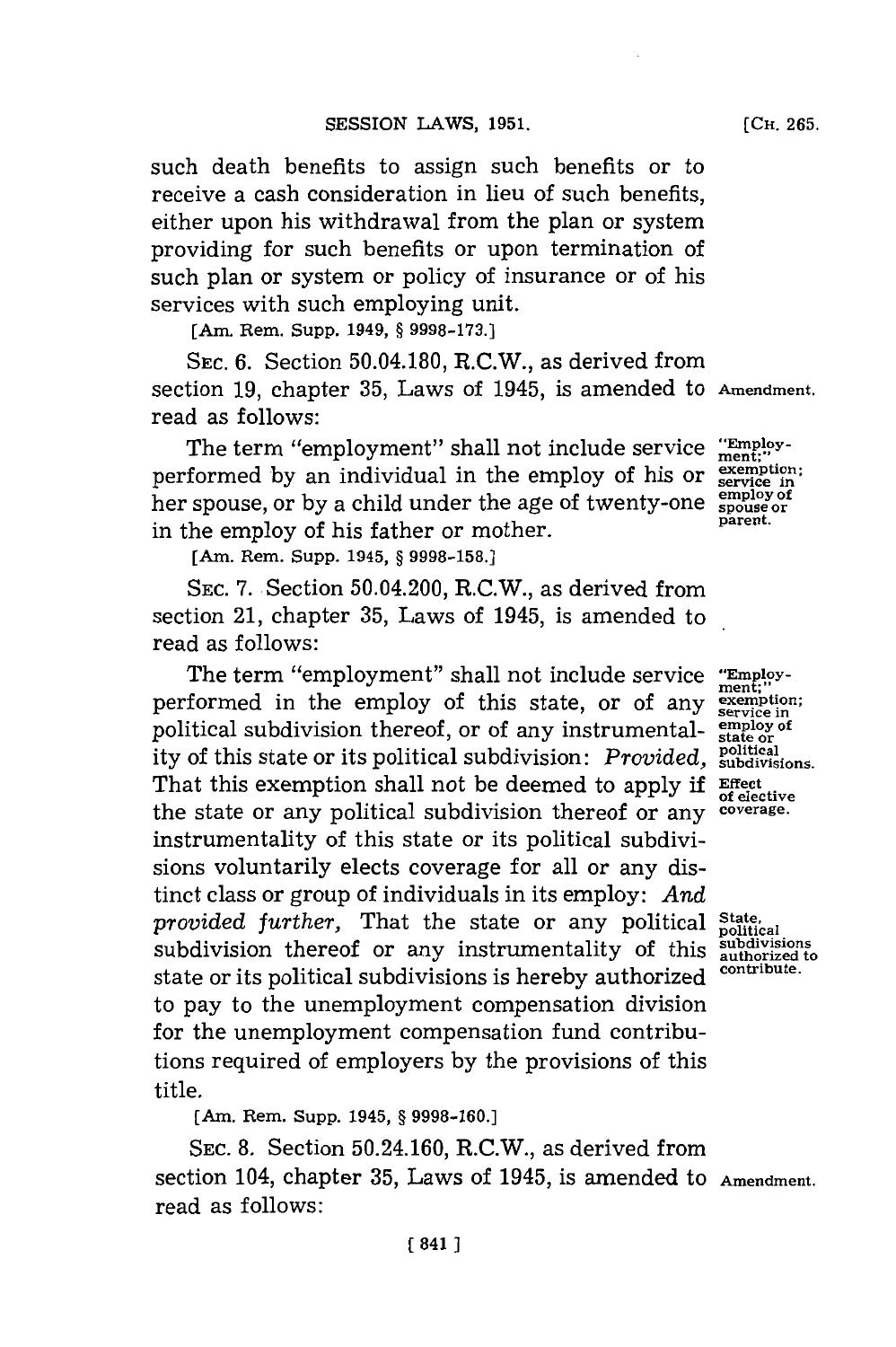**CH. 265.)**

**employment;**

**Exervices not constituting** Any employing unit for which services that do employment: not constitute employment as defined in this title are coverage;<br>coverage: performed, or this state or any political subdivisions performed, or this state or any political subdivisions thereof or any instrumentality of this state or its political subdivisions, may file with the commissioner a written election that all such services performed **by** any distinct class or group of individuals or **by** all individuals in its employ in one or more distinct establishments or places of business shall be deemed to constitute employment **for** all the purposes of this title for not less than two calendar years. Upon the written approval of such election **by** the commissioner, such services shall be deemed to constitute employment subject to this title from and after the date stated in such approval. Such services shall cease to be deemed employment subject hereto as of January first of any calendar year subsequent to such two calendar years, only if the employing unit files with the commissioner prior to the fifteenth day of January of such year a written application for termination of coverage.

**[Am. Rem. Supp. 1945, § 9998-242.]**

**[This section (R.C.W. 50.24.160) was also amended by sec. 9. ch. 215, Laws of 1951.)**

**SEC. 9.** Section **50.20.010,** R.C.W., as derived from **Amendment.** section **9,** chapter 214, Laws of 1949, is amended to read as follows:

**Waiting** An unemployed individual shall be eligible to **period credit** or benefits; receive waiting period credit or benefits with respect to any week only if the commissioner finds that

**Registration** (a) he has registered **for** work at, and thereafter has continued to report at, an employment office in accordance with such regulation as the commissioner may prescribe, except that the commissioner may **by** regulation waive or alter either or both of the requirements of this subdivision as to individuals attached to regular jobs and as to such other types of cases or situations with respect to which he finds that the compliance with such requirements would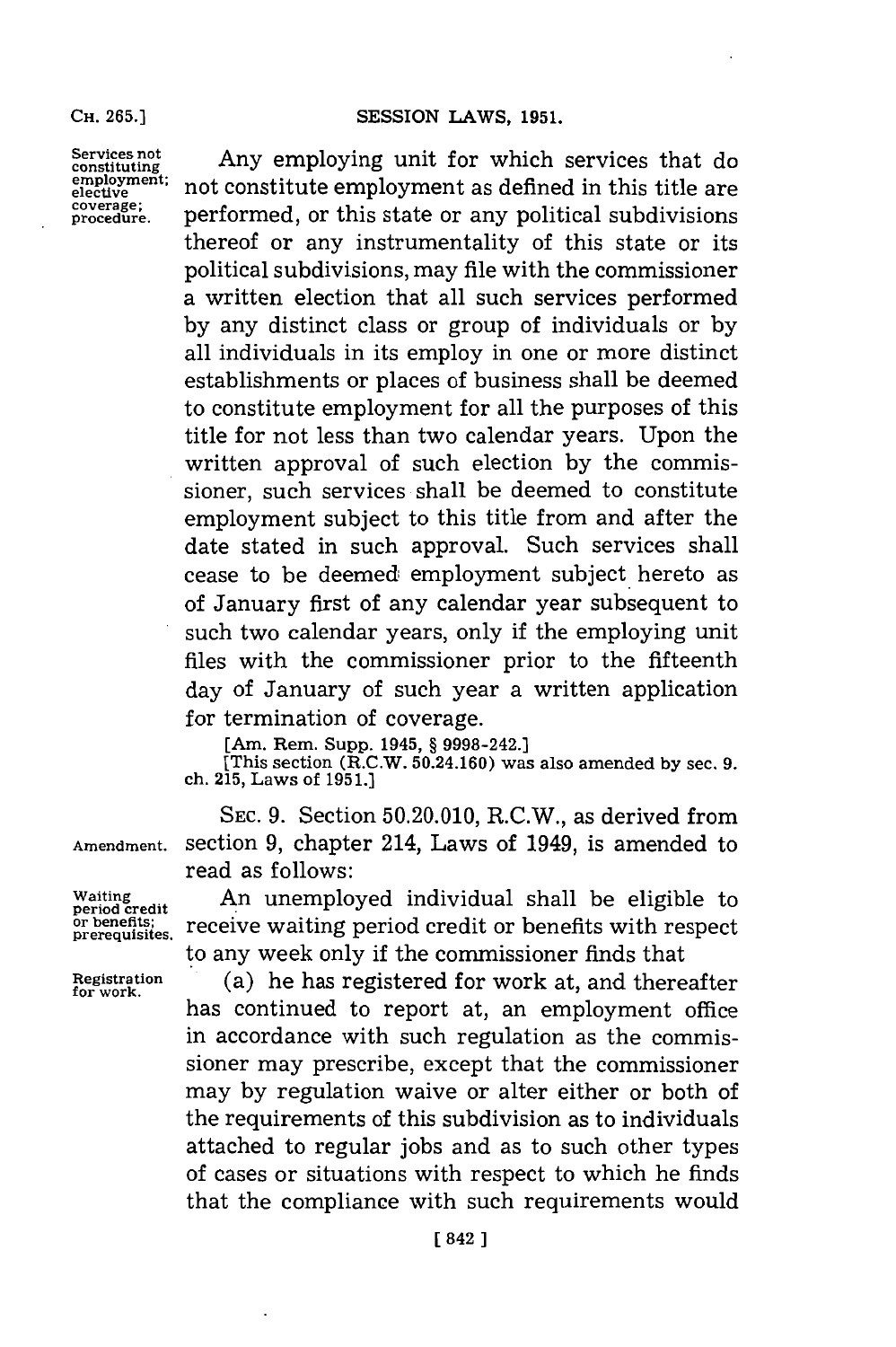be oppressive, or would be inconsistent with the purposes of this title;

**(b)** he has filed an application for an initial de- **Application and claim.** termination and made a claim for waiting period credit or for benefits in accordance with the provisions of this title;

(c) he is able to work, and is available **for** work **Able and** in any trade, occupation, profession, or business for **for work.** which he is reasonably fitted. To be available for work an individual must be ready, able and willing, immediately to accept any suitable work which may be offered to him and must be actively seeking work pursuant to customary trade practices and through other methods when so directed **by** the commissioner or his agents;

(d) he has been unemployed for a waiting Unemployed of one week: and period of one week; and **period.**

(e) he has within the base year been paid wages Base year of not less than the minimum amount now or here- **wages.** after fixed **by** law as the minimum amount to be earned in order to allow the individual to receive unemployment benefits.

[Am. Rem. Supp. 1949, **§ 9998-206.]** [This section (R.C.W. **50.20.010)** was also amended **by** sec. **11,** ch. **215,** Laws of **1951.]**

SEC. **10.** Section **50.20.070,** R.C.W., as derived from section 14, chapter 214, Laws of 1949, **is Amendment.** amended to read as follows:

Irrespective of any other provisions of this title **Disqualifica**an individual shall be disqualified for benefits for **bienefits;** any week with respect to which he has knowingly **sentation.** made a false statement or representation involving a material fact or knowingly failed to report a material fact and has thereby obtained or attempted to obtain any benefits under the provisions of this title, and for an additional twenty-six weeks commencing with the first week for which he completes a claim for waiting period or benefits following the date of the delivery or mailing of the determination of disqualification under this section: *Provided,* That

**available**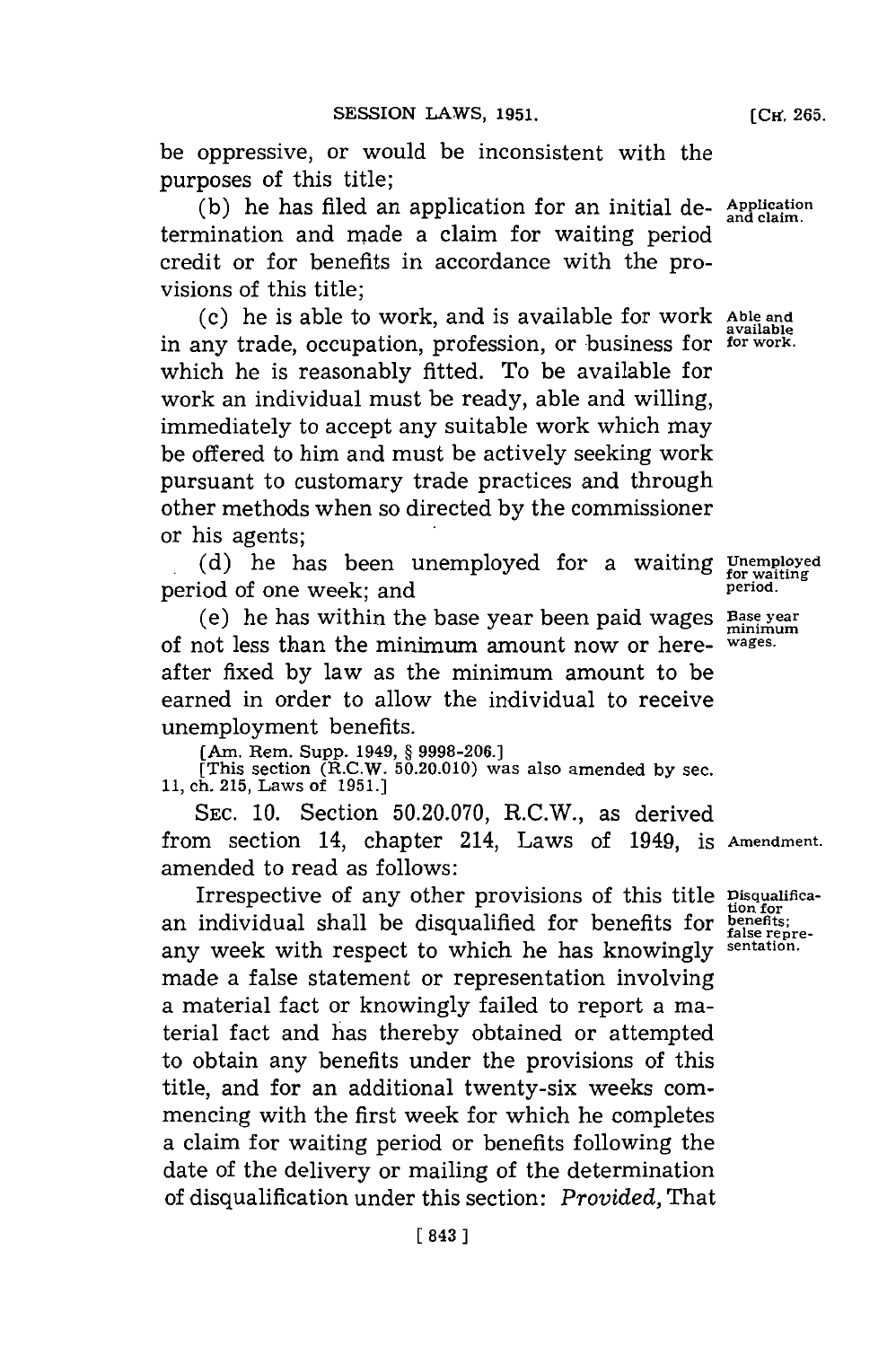such disqualification shall not be applied after two years have elapsed from the date of the delivery or mailing of the determination of disqualification under this section, but all over-payments established **by** such determination of disqualification shall be collected as otherwise provided **by** this title.

**[Am. Rem. Supp. 1949, § 9998-213.]**

**Amendment. SEC. 11.** Section **50.20.120,** R.C.W., as derived from section **16,** chapter 214, Laws of 1949, is amended to read as follows:

Schedule **50 Subject** to the other provisions of this title benefits. fits shall be payable to any eligible individual during the benefit year in accordance with the weekly benefit amount and the maximum benefits potentially payable shown in the following schedule for such base year wages shown in the schedule as are applicable to such individual:

| Base Year Wages                            | Weekly Benefit<br>Amount | Maximum Benefits<br>Potentially<br>Payable |
|--------------------------------------------|--------------------------|--------------------------------------------|
| $$000-599.99$                              | \$00                     | \$000                                      |
| $699.99. \ldots \ldots \ldots$<br>600-     | 10                       | 150                                        |
| 700-799.99                                 | 11                       | 176                                        |
| $800 - 899.99 \ldots \ldots$               | 12                       | 204                                        |
| 900- 999.99                                | 13                       | 234                                        |
| $1000 - 1099.99 \ldots \ldots \ldots$      | 14                       | 266                                        |
| $1100 - 1199.99 \ldots \ldots$             | 15                       | 300                                        |
| $1200 - 1299.99 \ldots \ldots \ldots$      | 16                       | 336                                        |
| $1300 - 1399.99 \ldots \ldots \ldots$      | 17                       | 374                                        |
| $1400 - 1499.99 \ldots \ldots \ldots$      | 18                       | 414                                        |
| $1500 - 1599.99 \ldots \ldots \ldots$      | 20                       | 480                                        |
| $1600 - 1699.99 \ldots \ldots$             | 21                       | 525                                        |
| $1700$ - $1799.99\ldots\ldots\ldots\ldots$ | 22                       | 572                                        |
| $1800 - 1899.99 \ldots \ldots \ldots$      | 23                       | 598                                        |
| $1900 - 1999.99 \ldots$                    | 24                       | 624                                        |
| $2000 - 2099.99 \ldots \ldots \ldots$      | 25                       | 650                                        |
| $2100 - 2199.99 \ldots$                    | 26                       | 676                                        |
| $2200$ -2299.99 $\dots\dots\dots$          | 27                       | 702                                        |
| $2300 - 2399.99 \ldots \ldots$             | 28                       | 728                                        |
|                                            |                          |                                            |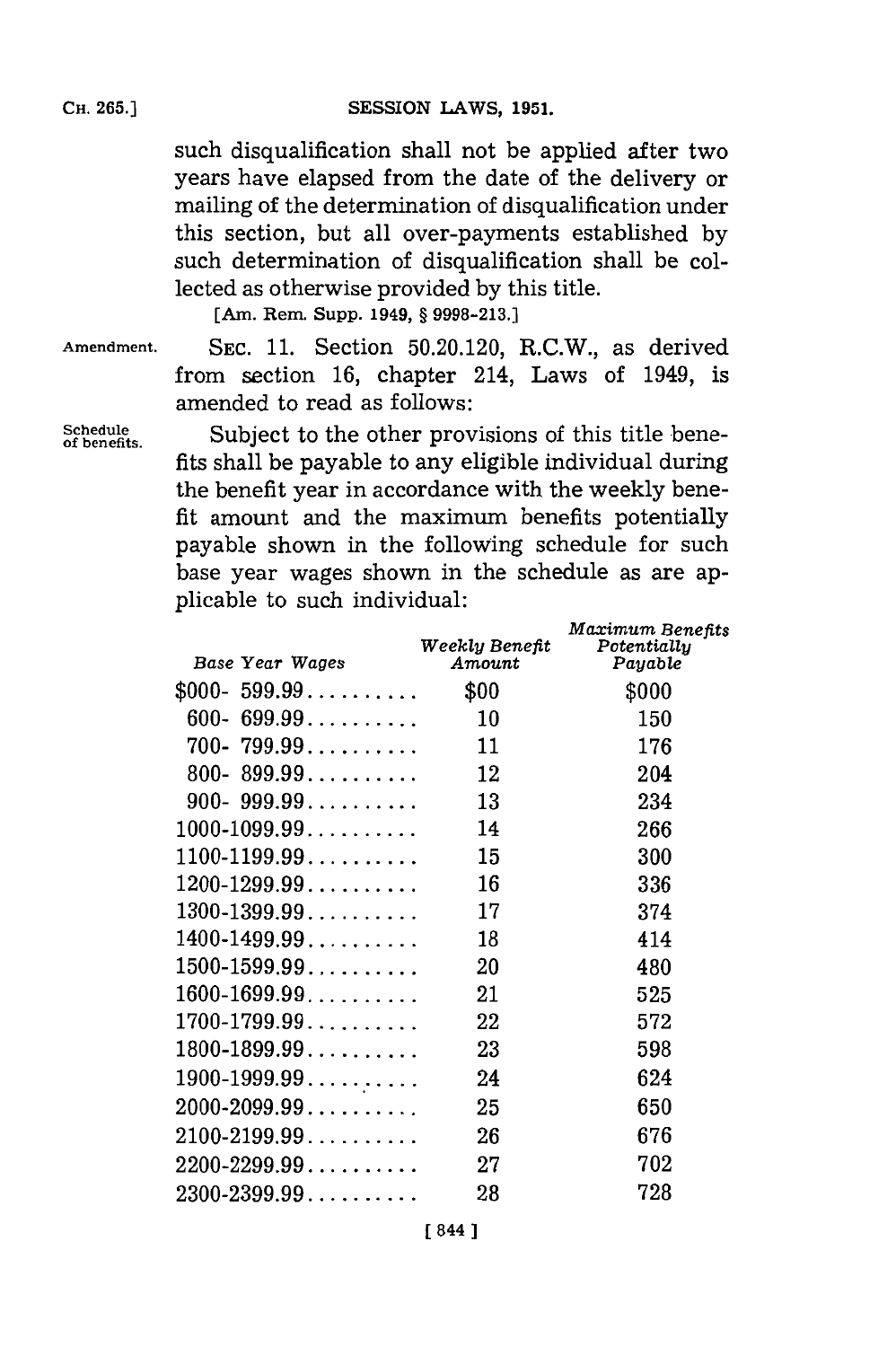| $2400 - 2499.99 \ldots$               | 29  | 754 |
|---------------------------------------|-----|-----|
| $2500$ and over                       | -30 | 780 |
| [Am. Rem. Supp. 1949, $\S$ 9998-218.] |     |     |

**SEC.** 12. **A** new section is added to chapter **50.20,** RC.W., as derived from chapter **35,** Laws of 1945, **New section.** to read as **follows**:

When an unemployed individual is qualified for *Involuntary*<br>unemployed. receipt of unemployment compensation benefits by the specific provisions of sections **50.20.010, 50.20.120** and **50.20.130,** R.C.W., and such individual is not specifically disqualified from receiving such benefits **by** reason of the provisions of sections **50.20.030,** 50.20.040, **50.20.090, 50.20.050, 50.20.060, 50.20.070** or **50.20.080,** R.C.W., he shall, for all purposes of the unemployment compensation act, be deemed to be involuntarily unemployed and entitled to unemployment compensation benefits: *Provided,* That the **cessation cessation of operations by an employer for the pur**pose of granting vacations, whether by union  $\overline{of}$  granting contract or other reasons, shall in no manner he effect. contract or other reasons, shall in no manner be construed to be a voluntary quit nor a voluntary unemployment on the part of the employees.

**of operations<br>by employer<br>for purpose<br>of granting<br>vacations;** 

**[R.C.W. 50.20 is Rem. Supp. 1945, §§ 9998-206** to **9998-226** as amended.]

as amended.]<br>
[R.C.W. 50.20.010 appears as sec. 9, supra; 50.20.120 appears<br>
as sec. 11, supra; 50.20.130 is Rem. Supp. 1949, § 9998-219;<br>
50.20.030 is Rem. Supp. 1945, § 9998-208; 50.20.040 is Rem. Supp.<br>
1945, § 9998-209

**SEC. 13. A** new section is added to chapter **50.36,** R.C.W., as derived from chapter **35,** Laws of 1945, **New section.** to read as follows:

Employing units or agents thereof supplying in- **Emiploying** formation to the employment security department **contrary** pertaining to the cause of a benefit claimant's sepa- concerning<br>ration from work, which cause stated to the depart-  $\frac{\text{separation}}{\text{misede}}$ . ration from work, which cause stated to the department is contrary to that given the benefit claimant meanor. **by** such employing unit or agent thereof at the time of his separation from the employing unit's employ,